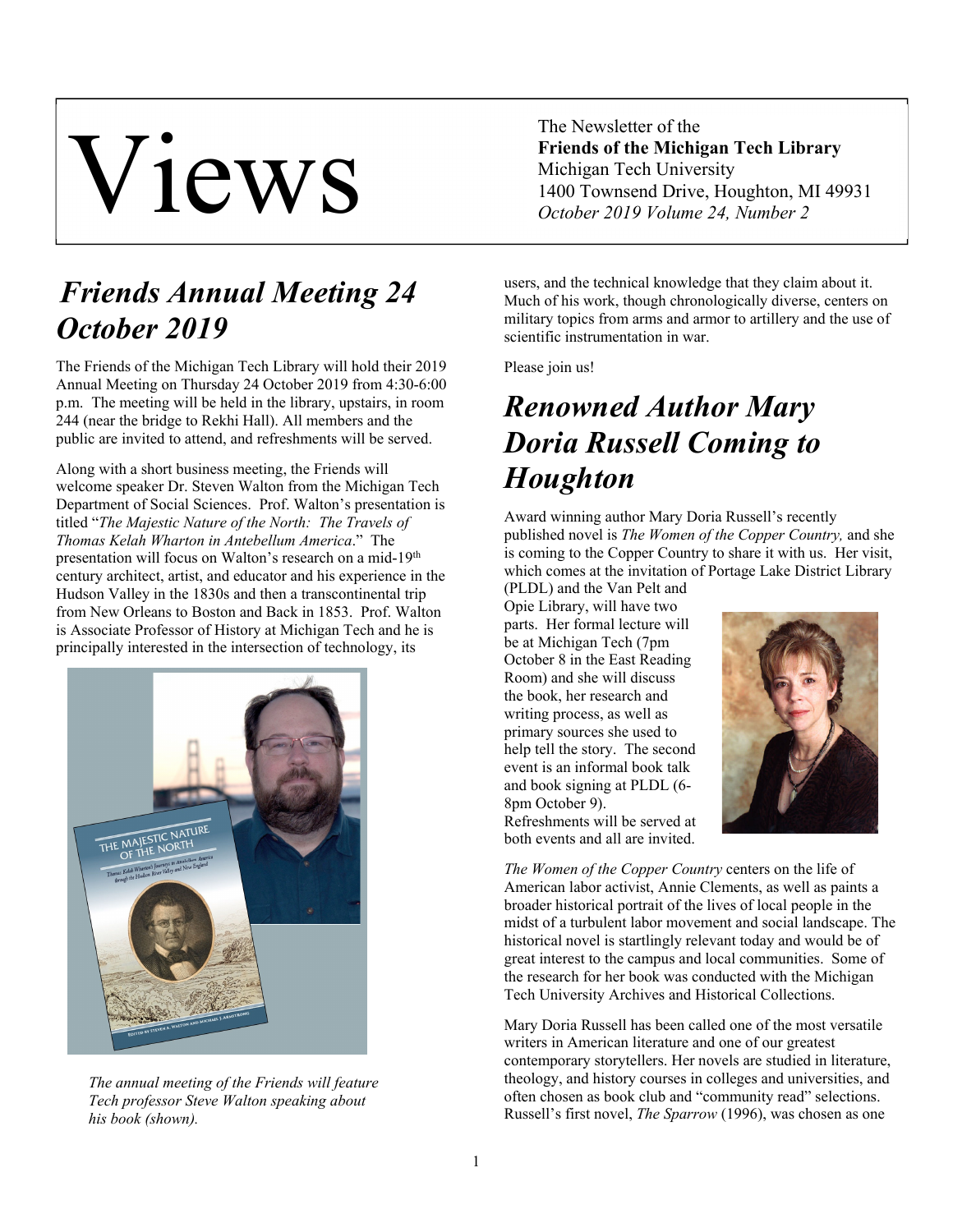of the Ten Best Books of the Year by Entertainment Weekly and won the Arthur C. Clarke Prize, the British Science Fiction for Best Novel in 1998. The sequel, *Children of God* (1998), won the Friends of the Library USA Reader's Choice Award. The San Francisco Chronicle called *A Thread of Grace* (2005) "hauntingly beautiful," and the novel was nominated for the Pulitzer Prize. Please come to one or both of these extraordinary events.

#### *Michigan Tech Archivist Elected to National Board*

#### *(from Keweenaw Report 1Aug2019)*

The Library's own Lindsay Hiltunen was appointed Vice Chair/Chair-Elect to the Oral History Section Steering Committee for the Society of American Archivists. This 6,200 member professional society was founded in 1936 and serves the needs and interests of archives and archivists.

Hiltunen has been active in SAA in service and in making professional presentations. One of her projects, the Black Voices oral history project at Michigan Tech (https://blogs.mtu.edu/archives/tag/black-voices/) explores community and Michigan Tech Campus Life for African-Americans at the University. She oversees the Michigan Tech University Archives and Historical Collection—we're proud to have her as one of our own. Congratulations Lindsay!

## *Library Update for the FMTL*

Highlights from summer and early fall 2019

*Move-in Weekend*. The library hosted all incoming students, parents, and the necessary university departments during move-in weekend on Saturday 24 August. Library staff greeted people, offered tours, shared university specific memorabilia in the archives and helped keep things running smoothly. This event was a huge success and received much praise.

*Copper Range Traveling Exhibit.* The Copper Range Railroad exhibit "*Becoming the Pride of the Upper Peninsula*" has been traveling across the western Upper Peninsula and northern Wisconsin since June. The exhibit is currently on view at the Quincy Mine in Hancock and will be at the Portage Lake District Library in mid-October and the Carnegie Museum of the Keweenaw in mid-November through December. The exhibit tells the early history of the railroad, including the construction of the mainline, financial challenges, and prominent players. This exhibit is funded in part by the Keweenaw National Historical Park Advisory Commission Heritage Grant program.

*Multi-chargers.* Fifty multi-chargers have been installed at USB ports throughout the building for the convenience of our patrons. Each charger has three charging cables available

(iPhone, type c and a micro USB charger). These are some of the more popular cables that our patrons check out from the service desk. We will continue to also have these types of cables for check out at the circulation desk.

*Happy Lights.* The library now has 5 HappyLight Compact Energy Lamps available for checkout. HappyLight Compact Energy Lamps help to improve your mood and energy, naturally! The lamps help to alleviate winter blues, fight fatigue, increase alertness, and regain focus and concentration. It is recommended for use in sessions of 30 minutes to 1 hour per day.

#### *Constitution Day Celebrated at the Library: Women's Suffrage and the 19th Amendment*

#### *by J. Robert Van Pelt and John and Ruanne Opie Library*

Constitution Day, Sept. 17 annually, commemorates the adoption of the US Constitution, and every year it is celebrated at Michigan Tech and in the community. This year we celebrated the 19<sup>th</sup> Amendment, which removed restrictions due to sex from the Constitution. The 19<sup>th</sup> reads: "*The right of citizens of the United States to vote shall not be denied or abridged by the United States or by any State on account of sex*."

The commemoration took place on Sept. 17 through the showing of the film, "*Iron Jawed Angels*," which tells the tale of the last decade of the seven-decade struggle to gain voting rights for all women citizens in the US. The film was shown in the East Reading Room of the Van Pelt and Opie Library to an audience of about thirty.

The fight for women's voting rights peaked during World War I, although the adoption of the  $19<sup>th</sup>$  Amendment was anything but a foregone conclusion. Other hot topics at the time were discriminatory racial practices, prohibition, immigration, labor safety and rights, and industrialization. Following the film there was an informative discussion led by Michigan Tech Social Sciences Lecturer, Susanna D. Peters, J.D.

The Constitution Day film showing was co-sponsored by the Michigan Tech Library, the League of Women Voters of the Copper Country (http://www.lwvccmi.org/) and *riseUP*, *recognizing the Importance of Women's Suffrage Everywhere-Upper Peninsula* (http://pages.mtu.edu/~fmorriso/riseUP/), a local group organizing a year-long educational program surrounding suffrage rights and acquisition of full citizenship rights by all populations. More information on these groups is available online.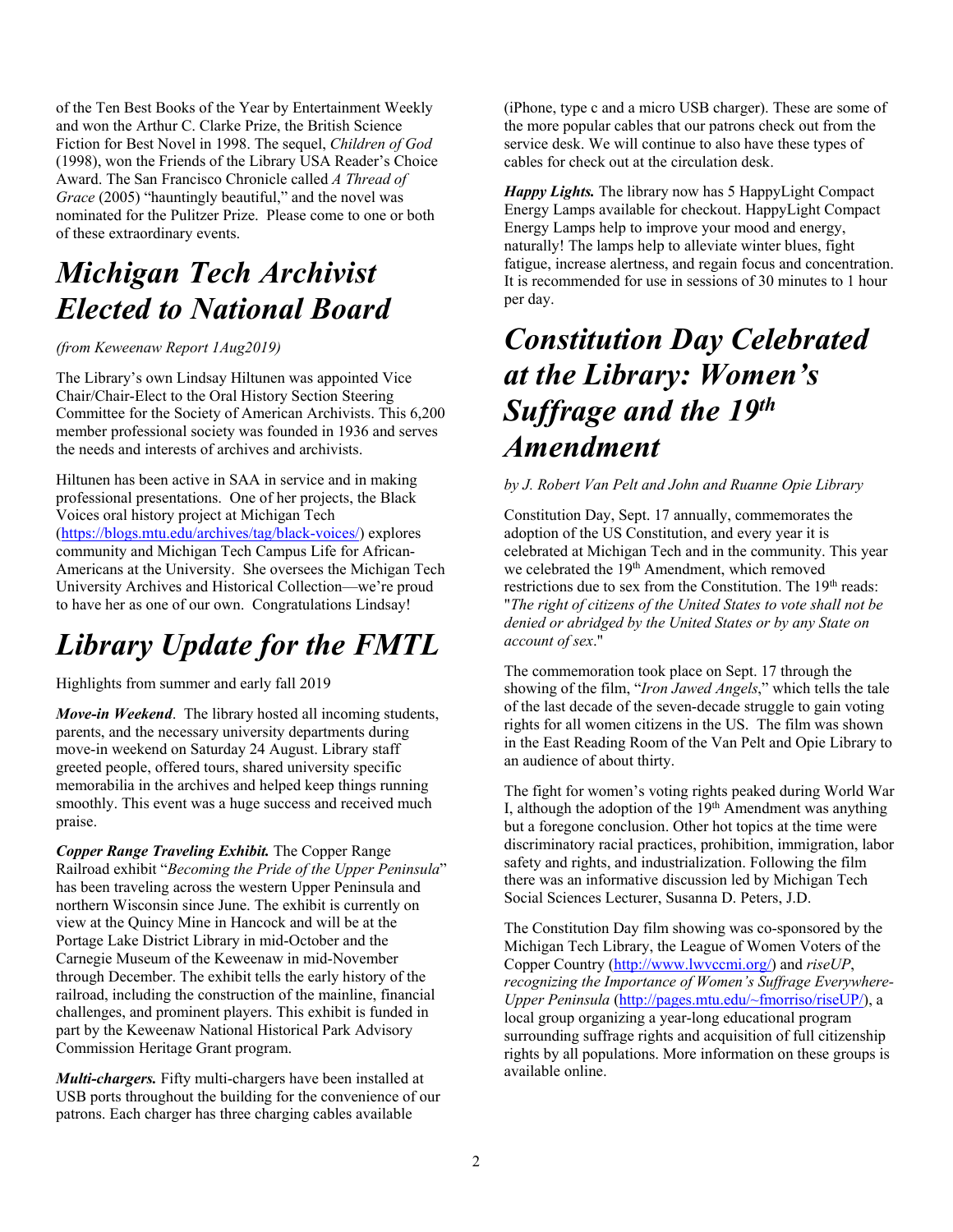## *Friends Donor Hall of Fame (2019 October Edition)*

The books for the Friends book sale come from generous donors, and we are grateful for their contributions. We seek to thank them by name, beginning with the list below of donors whose books were donated in the first part of 2019. For the many, **many** donors of years past, thank you too for your generosity and for your support of the library.

Todd Arney, Travis Howard, Martha Sloan, Gary and Kim Tunstall

Thanks for all you give and do!

#### *Expanded Overnight Study Space in the Library*

*by Van Pelt and Opie Library (Tech Today 11Sept19)* 

All of the library's second floor public space is now available for overnight study. Students have asked and we listened.

The expansion of the library's 24-hour study space allows students overnight access to seven group-study rooms, 44 computers, two printers, and four additional restrooms.

The entrances to the overnight space will remain the same, either through the Rekhi bridge entrance or the overnight west entrance of the library using a valid Husky ID card.

# *Book Shelf Sales Slow: Come Check out the Bargains!*

In addition to our Winter Carnival and annual book sales, the Friends of the Michigan Tech Library maintain an honorssystem sale shelf, near the information desk in the library. The shelf is stocked with many high-quality books, most of which are priced at \$1 or \$2. All proceeds benefit the Michigan Tech Library. We are slightly lagging in book-shelf sales for 2019, so be sure to check out the shelf when you are in the library – books are added regularly, and you will be sure to find something you would like! Many thanks to Friends board members Karen Hubbard, Holly Nemiroff, and Shruti Amre who keep the shelf in order and stocked. And of course, thanks to our treasurer Kelly Luck, who keeps track of our earnings.

# *Book Donations Welcome Year Round*

The Friends of the Michigan Tech Library are always seeking donations for our used book sales; this year's sale is Thursday

and Friday 2-3 April 2020 in the Michigan Tech Union Ballroom.

There is a need for gently used books, paperbacks, CDs and DVDs. Make room for new books by donating your old books to the Friends. All proceeds go to help the Library.

#### *Make a Difference Day at Michigan Tech—Come help the Library*

Every year students celebrate *Make a Difference Day* locally, helping to chop wood, clean roadsides, and get books in order for the spring Friends of the Library Book Sale.

In 2019-20 the national *Make a Difference Day* is 19 October 2019 and hundreds of students are expected to participate. For the Friends, students will sort and arrange book donations that have been received for the sale, scheduled for 2-3 April 2020. Questions about *Make a Difference Day* may be sent to huskyhelpers@mtu.edu.

# *Renew with the Friends of the Michigan Tech Library*

You can renew your membership in the Friends online and you can also buy Friends notecards and the beautiful Friends Michigan Tech blanket. All this with a few clicks beginning here: http://lib.sites.mtu.edu/friends/

Each pack of Friends notecards contains 12 distinct historical cards. The 4 foot by 5 foot cotton blanket in navy and white (below) features historic buildings from the Michigan Tech

campus and sells for \$65 plus tax and shipping/handling. All items make great gifts for Michigan Tech graduating seniors (*hint, hint*), alumni, and friends. All proceeds of items for sale benefit the Michigan Tech Library.



*To purchase a blanket, go to the Merchandise tab on the Friends' website: //lib.sites.mtu.edu/friends/. Only \$65 plus shipping and handling.*